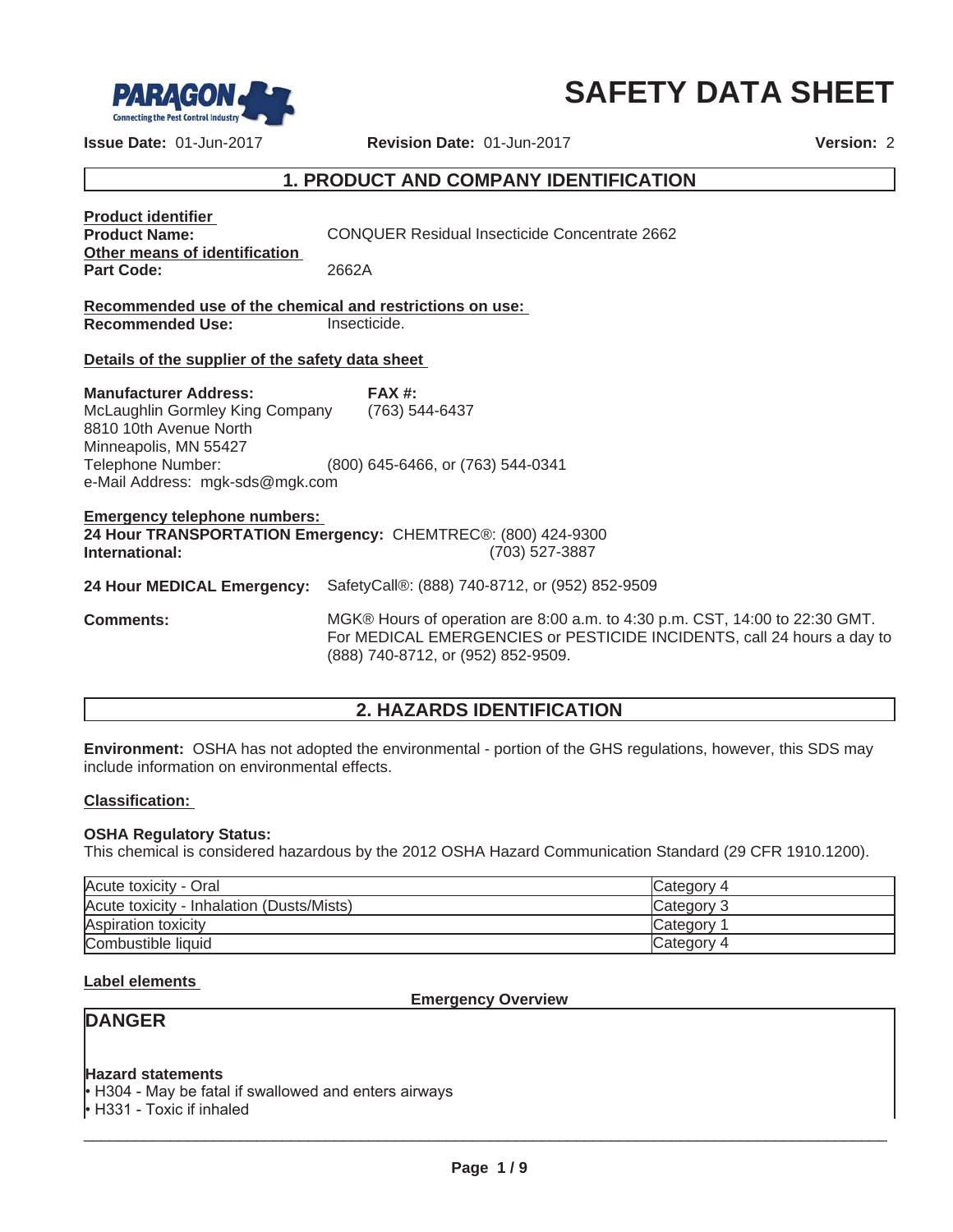

 $\_$  ,  $\_$  ,  $\_$  ,  $\_$  ,  $\_$  ,  $\_$  ,  $\_$  ,  $\_$  ,  $\_$  ,  $\_$  ,  $\_$  ,  $\_$  ,  $\_$  ,  $\_$  ,  $\_$  ,  $\_$  ,  $\_$  ,  $\_$  ,  $\_$  ,  $\_$  ,  $\_$  ,  $\_$  ,  $\_$  ,  $\_$  ,  $\_$  ,  $\_$  ,  $\_$  ,  $\_$  ,  $\_$  ,  $\_$  ,  $\_$  ,  $\_$  ,  $\_$  ,  $\_$  ,  $\_$  ,  $\_$  ,  $\_$  ,

#### **Precautionary Statements - Prevention:**

P261 - Avoid breathing dust/fume/gas/mist/vapors/spray P264 - Wash face, hands and any exposed skin thoroughly after handling P270 - Do not eat, drink or smoke when using this product

P271 - Use only outdoors or in a well-ventilated area

#### **Precautionary Statements - Response:**

P321 - Specific treatment (see Section 4/ First Aid). P304 + P340 - IF INHALED: Remove victim to fresh air and keep at rest in a position comfortable for breathing P311 - Call a POISON CENTER or doctor/physician P301 + P310 - IF SWALLOWED: Immediately call a POISON CENTER or doctor/physician P330 - Rinse mouth P331 - Do NOT induce vomiting

#### **Precautionary Statements - Storage:**

P405 - Store locked up P403 + P233 - Store in a well-ventilated place. Keep container tightly closed

#### **Precautionary Statements - Disposal:**

P501 - Dispose of contents/container to an approved waste disposal plant

#### **Hazards not otherwise classified (HNOC):**

Do not use this product in or on electrical equipment due to the possibility of shock hazard.

# **3. COMPOSITION/ INFORMATION ON INGREDIENTS**

| <b>Chemical Name</b>                      | CAS No     | Weight-%                         |
|-------------------------------------------|------------|----------------------------------|
| Esfenvalerate                             | 66230-04-4 | 3.48                             |
| Petroleum distillates, hydrotreated light | 64742-47-8 | $25 \leftarrow \rightarrow 50^*$ |

\*The exact percentage (concentration) of composition has been withheld as a trade secret.

Comments: Ingredients not identified are proprietary or non-hazardous. Values are not product specifications.

### **4. FIRST AID MEASURES**

**Aspiration pneumonia hazard:**  $\cdot$  May be fatal if swallowed and enters airways.

#### **Description of first aid measures:**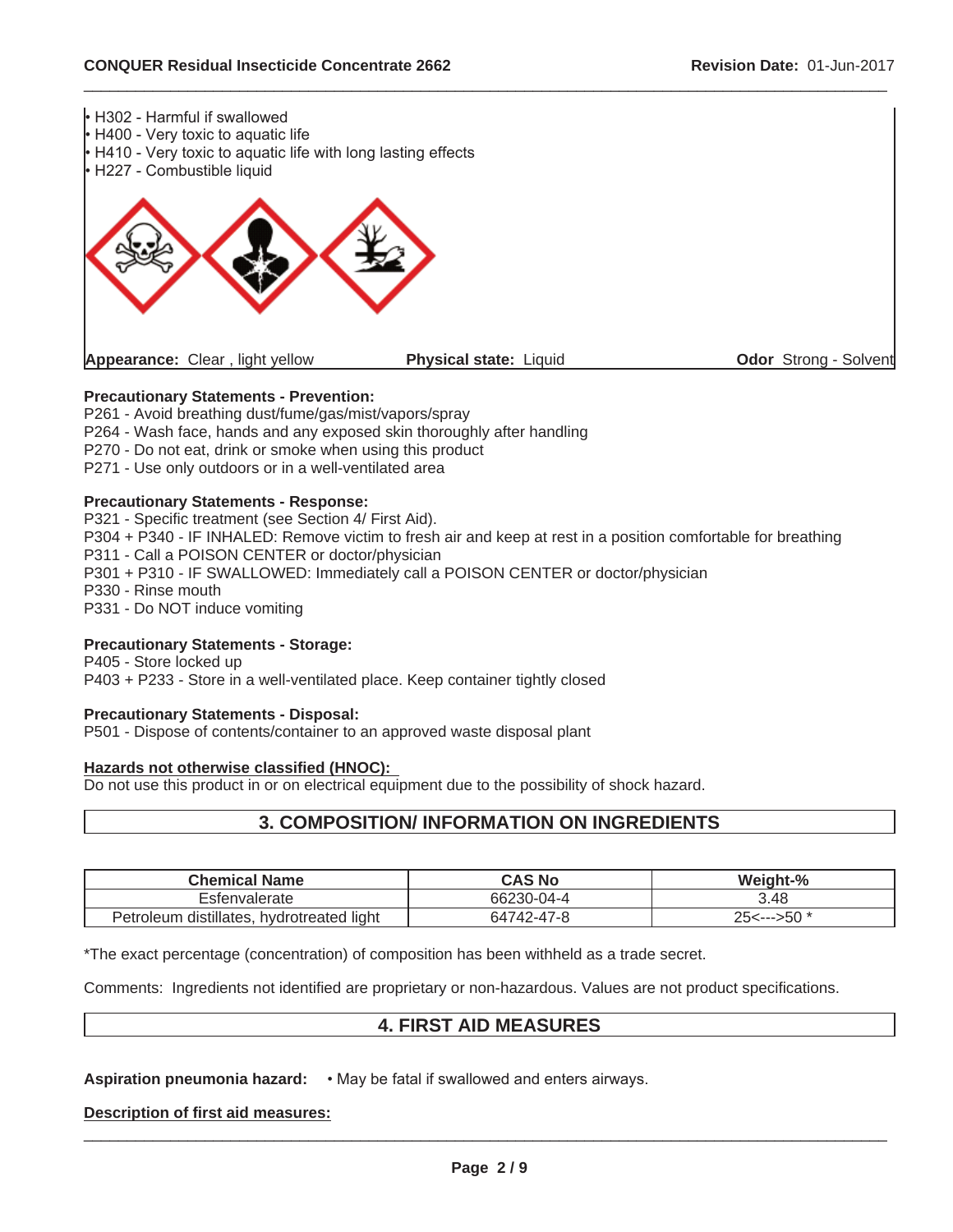| Eye contact:                                      | Hold eye open and rinse slowly and gently with water for 15-20 minutes. Remove<br>contact lenses, if present, after the first 5 minutes, then continue rinsing eye. Call<br>a poison control center or doctor for treatment advice.                                             |
|---------------------------------------------------|---------------------------------------------------------------------------------------------------------------------------------------------------------------------------------------------------------------------------------------------------------------------------------|
| <b>Skin Contact:</b>                              | Take off contaminated clothing. Rinse skin immediately with plenty of water for<br>15-20 minutes. Call a poison control centeror doctor for treatment advice.                                                                                                                   |
| Ingestion:                                        | If swallowed, IMMEDIATELY call a poison control center or doctor for treatment<br>advice. DO NOT give any liquid to the person. Do not induce vomiting unless told<br>to do so by a poison contol center or a doctor. Never give anything by mouth to an<br>unconscious person. |
| Inhalation:                                       | Remove affected person to fresh air. If person is not breathing, call 911 or an<br>ambulance, then give artificial respiration, preferably mouth-to-mouth if possible.<br>Call a poison control center or doctor for further treatment advice.                                  |
| Self-protection of the First<br><b>Responder:</b> | Use personal protective equipment as required.                                                                                                                                                                                                                                  |
| Note to physicians:                               | Contains petroleum distillates – vomiting may cause aspiration pneumonia.                                                                                                                                                                                                       |
|                                                   | For skin effects, a highly efficient therapeutic agent for Pyrethrin/ Pyrethroid<br>exposure is topical application of tocopherol acetate (Vitamin E).                                                                                                                          |

 $\_$  ,  $\_$  ,  $\_$  ,  $\_$  ,  $\_$  ,  $\_$  ,  $\_$  ,  $\_$  ,  $\_$  ,  $\_$  ,  $\_$  ,  $\_$  ,  $\_$  ,  $\_$  ,  $\_$  ,  $\_$  ,  $\_$  ,  $\_$  ,  $\_$  ,  $\_$  ,  $\_$  ,  $\_$  ,  $\_$  ,  $\_$  ,  $\_$  ,  $\_$  ,  $\_$  ,  $\_$  ,  $\_$  ,  $\_$  ,  $\_$  ,  $\_$  ,  $\_$  ,  $\_$  ,  $\_$  ,  $\_$  ,  $\_$  ,

# **5. FIRE-FIGHTING MEASURES**

#### **Suitable extinguishing media**

Use. Dry chemical. Carbon dioxide (CO2). Water spray (fog). Alcohol resistant foam.

### **Unsuitable extinguishing media:**

Caution: Use of water spray when fighting fire may be inefficient.

**Hazardous combustion products:** Carbon monoxide, Carbon dioxide (CO2), Hydrogen cyanide.

#### **Specific hazards arising from the chemical**

In the event of fire and/or explosion do not breathe fumes. May cause sensitization by inhalation and skin contact. Thermal decomposition can lead to release of irritating and toxic gases and vapors. Keep product and empty container away from heat and sources of ignition. Risk of ignition.

**Explosion data Sensitivity to Mechanical Impact:** None. **Sensitivity to Static Discharge:** None.

#### **Protective equipment and precautions for firefighters:**

As in any fire, wear self-contained breathing apparatus pressure-demand, MSHA/NIOSH (approved or equivalent) and full protective gear.

| <b>NFPA</b> | <b>Health hazards</b> 3 | <b>Flammability 2</b> | Instability 0                          | <b>Physical and</b><br><b>Chemical Properties</b> |
|-------------|-------------------------|-----------------------|----------------------------------------|---------------------------------------------------|
| <b>HMIS</b> | <b>Health hazards 2</b> | <b>Flammability 2</b> | Physical hazards 0 Personal protection |                                                   |

**Chronic Hazard Star Legend** *\* = Chronic Health Hazard*

# **6. ACCIDENTAL RELEASE MEASURES**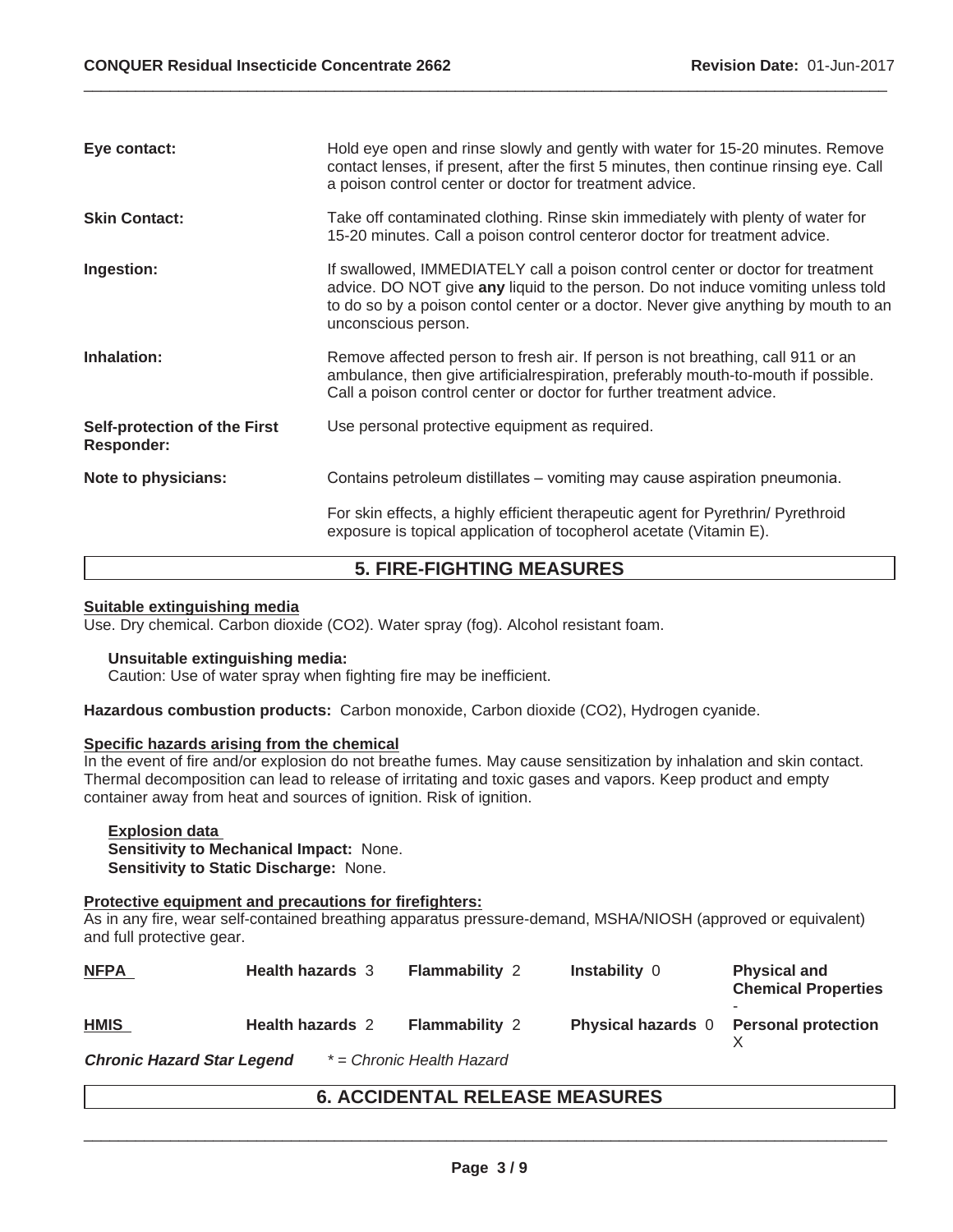#### **Personal precautions, protective equipment and emergency procedures**

**Personal precautions:** Avoid contact with skin, eyes or clothing. Use personal protective equipment as required. Remove all sources of ignition. Evacuate personnel to safe areas. Keep people away from and upwind of spill/leak. Pay attention to flashback. Take precautionary measures against static discharges. **Environmental precautions:** Prevent entry into waterways, sewers, basements or confined areas. Do not flush into surface water or sanitary sewer system. Prevent further leakage or spillage if safe to do so. Prevent product from entering drains. See Section 12 for additional ecological information. **Methods and material for containment and cleaning up Methods for containment:** Prevent further leakage or spillage if safe to do so. **Methods for cleaning up:** Cover liquid spill with sand, earth or other non-combustible absorbent material. Cover powder spill with plastic sheet or tarp to minimize spreading. Pick up and transfer to properly labeled containers. Soak up with inert absorbent material. Dam up. Take precautionary measures against static discharges.

 $\_$  ,  $\_$  ,  $\_$  ,  $\_$  ,  $\_$  ,  $\_$  ,  $\_$  ,  $\_$  ,  $\_$  ,  $\_$  ,  $\_$  ,  $\_$  ,  $\_$  ,  $\_$  ,  $\_$  ,  $\_$  ,  $\_$  ,  $\_$  ,  $\_$  ,  $\_$  ,  $\_$  ,  $\_$  ,  $\_$  ,  $\_$  ,  $\_$  ,  $\_$  ,  $\_$  ,  $\_$  ,  $\_$  ,  $\_$  ,  $\_$  ,  $\_$  ,  $\_$  ,  $\_$  ,  $\_$  ,  $\_$  ,  $\_$  ,

# **7. HANDLING AND STORAGE**

#### **Precautions for safe handling**

**Advice on safe handling:** Avoid contact with skin, eyes or clothing. Wash contaminated clothing before reuse. Do not eat, drink or smoke when using this product. Use personal protective equipment as required. Do not breathe dust/fume/gas/mist/vapors/spray. Use with local exhaust ventilation. All equipment used when handling the product must be grounded. Keep away from heat/sparks/open flames/hot surfaces. - No smoking. Take necessary action to avoid static electricity discharge (which might cause ignition of organic vapors). For more information, see product label.

#### **Conditions for safe storage, including any incompatibilities**

**Storage Conditions:** Keep container tightly closed in a dry and well-ventilated place. Keep out of the reach of children. Keep away from heat, sparks, flame and other sources of ignition (i.e., pilot lights, electric motors and static electricity). Keep containers tightly closed in a cool, well-ventilated place. Keep away from heat. Keep in properly labeled containers. For more information, see product label.

### **8. EXPOSURE CONTROLS/ PERSONAL PROTECTION**

#### **Control parameters**

**Exposure Guidelines:** This product, as supplied, does not contain any hazardous materials with occupational exposure limits established by the region specific regulatory bodies.

| <b>Chemical Name</b>   | <b>ACGIH TLV</b> | <b>OSHA PEL</b> | <b>NIOSH IDLH</b> | <b>Supplier OEL</b>          |
|------------------------|------------------|-----------------|-------------------|------------------------------|
| Petroleum distillates. |                  |                 |                   | TWA: 100 ppm                 |
| hydrotreated light     |                  |                 |                   | TWA: $525$ mg/m <sup>3</sup> |
| 64742-47-8             |                  |                 |                   |                              |

#### **Appropriate engineering controls**

**Engineering Controls:** Safety showers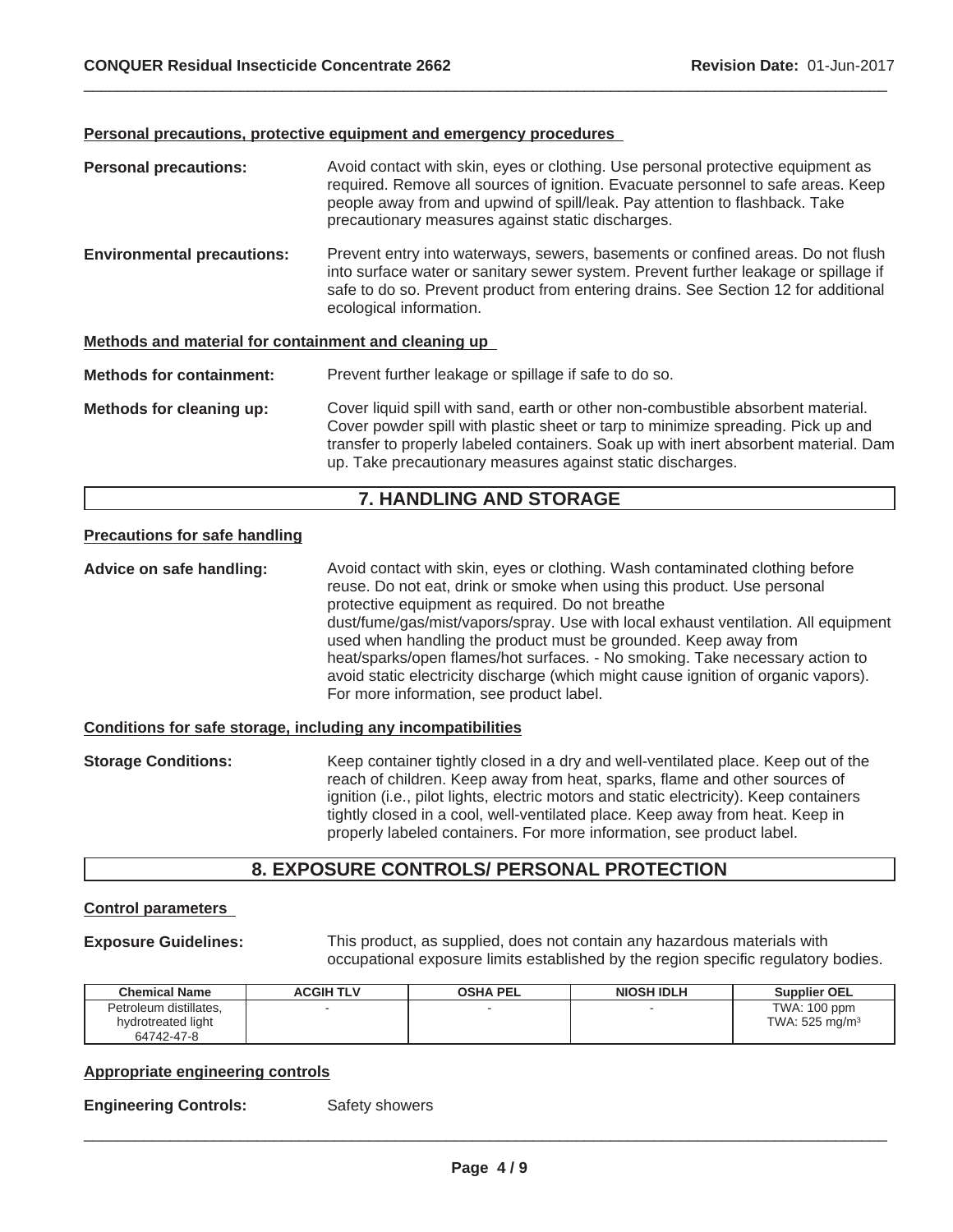#### Eyewash stations Ventilation systems

# **Individual protection measures, such as personal protective equipment**

| <b>Eye/face protection:</b>                      | Protective eyewear is recommended, but is not required.                                                                                                                                                                                                                                                                             |
|--------------------------------------------------|-------------------------------------------------------------------------------------------------------------------------------------------------------------------------------------------------------------------------------------------------------------------------------------------------------------------------------------|
| Skin and body protection:                        | Protective gloves are recommended, but are not required.                                                                                                                                                                                                                                                                            |
| <b>Respiratory protection:</b>                   | If exposure limits are exceeded or irritation is experienced, NIOSH/MSHA<br>approved respiratory protection should be worn. Positive-pressure supplied air<br>respirators may be required for high airborne contaminant concentrations.<br>Respiratory protection must be provided in accordance with current local<br>regulations. |
| <b>General Hygiene</b><br><b>Considerations:</b> | When using do not eat, drink or smoke. Wash contaminated clothing before reuse.<br>Regular cleaning of equipment, work area and clothing is recommended.                                                                                                                                                                            |

 $\_$  ,  $\_$  ,  $\_$  ,  $\_$  ,  $\_$  ,  $\_$  ,  $\_$  ,  $\_$  ,  $\_$  ,  $\_$  ,  $\_$  ,  $\_$  ,  $\_$  ,  $\_$  ,  $\_$  ,  $\_$  ,  $\_$  ,  $\_$  ,  $\_$  ,  $\_$  ,  $\_$  ,  $\_$  ,  $\_$  ,  $\_$  ,  $\_$  ,  $\_$  ,  $\_$  ,  $\_$  ,  $\_$  ,  $\_$  ,  $\_$  ,  $\_$  ,  $\_$  ,  $\_$  ,  $\_$  ,  $\_$  ,  $\_$  ,

# **9. PHYSICAL AND CHEMICAL PROPERTIES**

# **Information on basic physical and chemical properties:**

| <b>Physical state:</b><br>Appearance:<br>Odor<br><b>Odor threshold:</b><br><b>Color (Gardner Scale):</b>                                                                                                                                                                                                                                                                                                             | Liquid<br>Clear, light yellow<br>Strong - Solvent<br>No information available<br>No information available                                                                                                                                                                                                                                                 |                                                                  |
|----------------------------------------------------------------------------------------------------------------------------------------------------------------------------------------------------------------------------------------------------------------------------------------------------------------------------------------------------------------------------------------------------------------------|-----------------------------------------------------------------------------------------------------------------------------------------------------------------------------------------------------------------------------------------------------------------------------------------------------------------------------------------------------------|------------------------------------------------------------------|
| <b>Property:</b><br>pH:<br><b>Melting point / freezing point:</b><br>Boiling point / boiling range:<br>Flash point:                                                                                                                                                                                                                                                                                                  | <b>Values:</b><br>4.9<br>No information available<br>No information available<br>71.1 °C / 160.0 °F                                                                                                                                                                                                                                                       | Comment: • Method<br>@ 5% in H <sub>2</sub> O<br>Tag Closed Cup; |
| <b>Evaporation rate:</b><br>Flammability (solid, gas):<br><b>Upper flammability limit (UEL):</b><br>Lower flammability limit (LEL):<br>Vapor pressure:<br>Vapor density:<br><b>Specific Gravity:</b><br><b>Water solubility:</b><br><b>Partition coefficient; n-Octanol/</b><br>Water:<br><b>Autoignition temperature:</b><br><b>Decomposition temperature:</b><br>Kinematic viscosity:<br><b>Dynamic viscosity:</b> | No information available<br>No information available<br>No information available<br>No information available<br>No information available<br>No information available<br>No information available<br>No information available<br>No information available<br>No information available<br>No information available<br>No information available<br>10.0 cPs. | @ 23.0 °C                                                        |
| <b>Refractive Index:</b><br><b>Other Information:</b>                                                                                                                                                                                                                                                                                                                                                                | No information available                                                                                                                                                                                                                                                                                                                                  |                                                                  |
| <b>Density:</b><br>VOC Content (%):                                                                                                                                                                                                                                                                                                                                                                                  | 0.889 g/cm <sup>3</sup> @ 20.0 °C<br>27.8                                                                                                                                                                                                                                                                                                                 |                                                                  |
| <b>Miscibility/ Solubility:</b><br>Water:                                                                                                                                                                                                                                                                                                                                                                            | Miscible                                                                                                                                                                                                                                                                                                                                                  |                                                                  |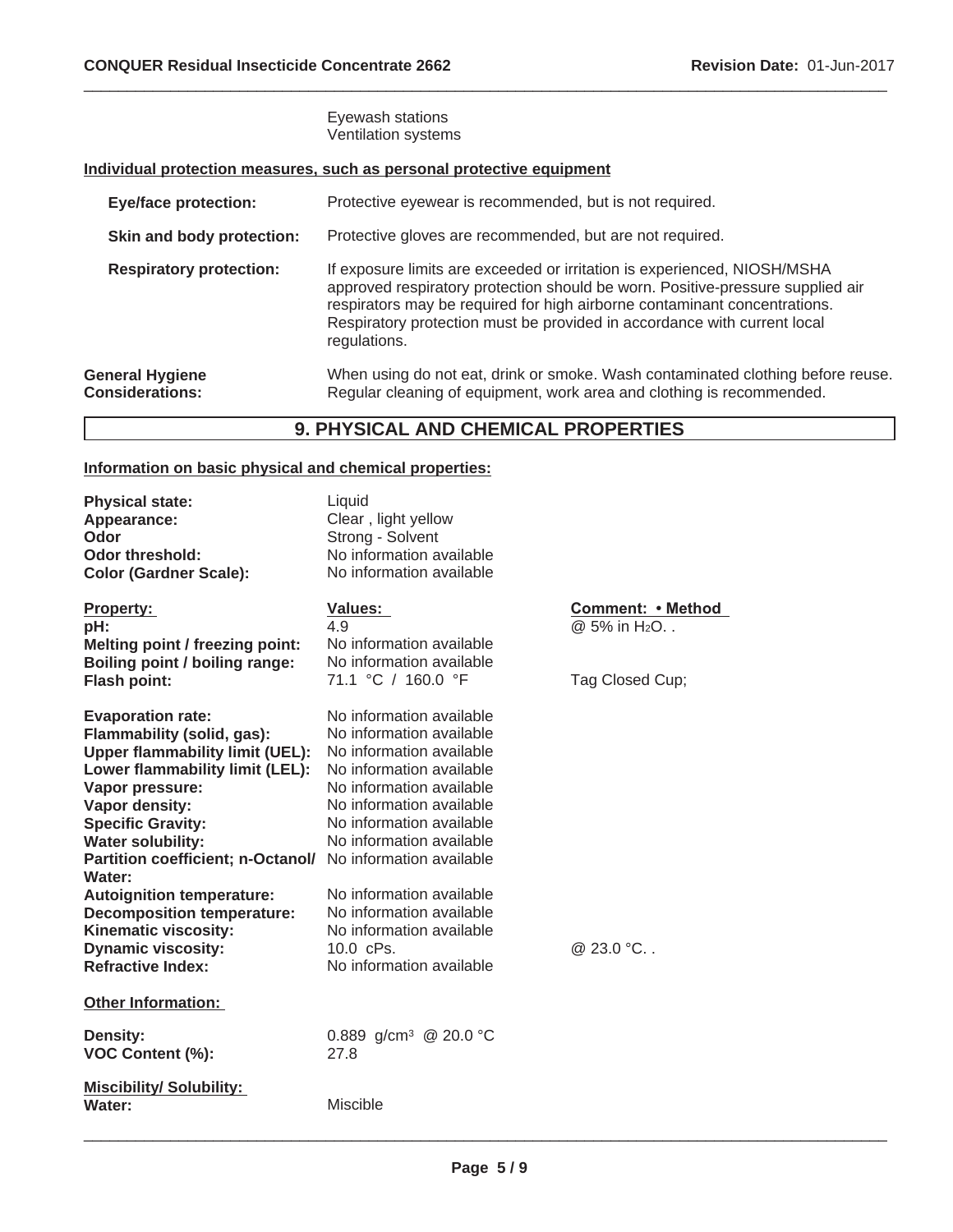| <b>Alcohol</b>            | Miscible |
|---------------------------|----------|
| <b>Aromatic solvents:</b> | Miscible |
| Petroleum distillates:    | Miscible |

# **10. STABILITY AND REACTIVITY**

 $\_$  ,  $\_$  ,  $\_$  ,  $\_$  ,  $\_$  ,  $\_$  ,  $\_$  ,  $\_$  ,  $\_$  ,  $\_$  ,  $\_$  ,  $\_$  ,  $\_$  ,  $\_$  ,  $\_$  ,  $\_$  ,  $\_$  ,  $\_$  ,  $\_$  ,  $\_$  ,  $\_$  ,  $\_$  ,  $\_$  ,  $\_$  ,  $\_$  ,  $\_$  ,  $\_$  ,  $\_$  ,  $\_$  ,  $\_$  ,  $\_$  ,  $\_$  ,  $\_$  ,  $\_$  ,  $\_$  ,  $\_$  ,  $\_$  ,

#### **Reactivity**

No data available

#### **Chemical stability**

Stable under recommended storage conditions.

#### **Possibility of Hazardous Reactions**

None under normal processing.

**Hazardous polymerization:** Hazardous polymerization does not occur.

#### **Conditions to avoid**

Heat, flames and sparks.

#### **Incompatible materials:**

Incompatible with strong acids and bases. Incompatible with oxidizing agents.

#### **Hazardous Decomposition Products**

Carbon monoxide, Carbon dioxide (CO2), Hydrogen cyanide.

# **11. TOXICOLOGICAL INFORMATION**

#### **Numerical measures of toxicity - Product Information**

| Oral LD <sub>50</sub><br>Dermal LD <sub>50</sub><br><b>Inhalation LC<sub>50</sub></b><br>Eye contact:<br><b>Skin Contact:</b><br><b>Skin Irritation Index:</b>                      | 1,470 $mg/kg$ (rat)<br>$>2,000$ mg/kg (rabbit)<br>$0.99$ mg/L, (rat; 4 hours)<br>Irritation clearing in 72 hours. (rabbit).<br>Moderate irritation at 72 hours. (rabbit).<br>2.13                                                                       |
|-------------------------------------------------------------------------------------------------------------------------------------------------------------------------------------|---------------------------------------------------------------------------------------------------------------------------------------------------------------------------------------------------------------------------------------------------------|
| <b>Sensitization:</b>                                                                                                                                                               | Negative. (guinea pig).                                                                                                                                                                                                                                 |
| Carcinogenicity                                                                                                                                                                     | This product does not contain any carcinogens or potential carcinogens as listed<br>by OSHA, IARC or NTP.                                                                                                                                               |
| <b>Reproductive toxicity:</b><br><b>Developmental Toxicity</b><br><b>Teratogenicity:</b><br><b>STOT - single exposure:</b><br>STOT - repeated exposure:<br><b>Chronic toxicity:</b> | No information available.<br>No information available.<br>No information available.<br>No information available.<br>No information available.<br>Repeated contact may cause allergic reactions in very susceptible persons. Avoid<br>repeated exposure. |

# **12. ECOLOGICAL INFORMATION**

#### **Ecotoxicity:**

#### **Persistence and degradability**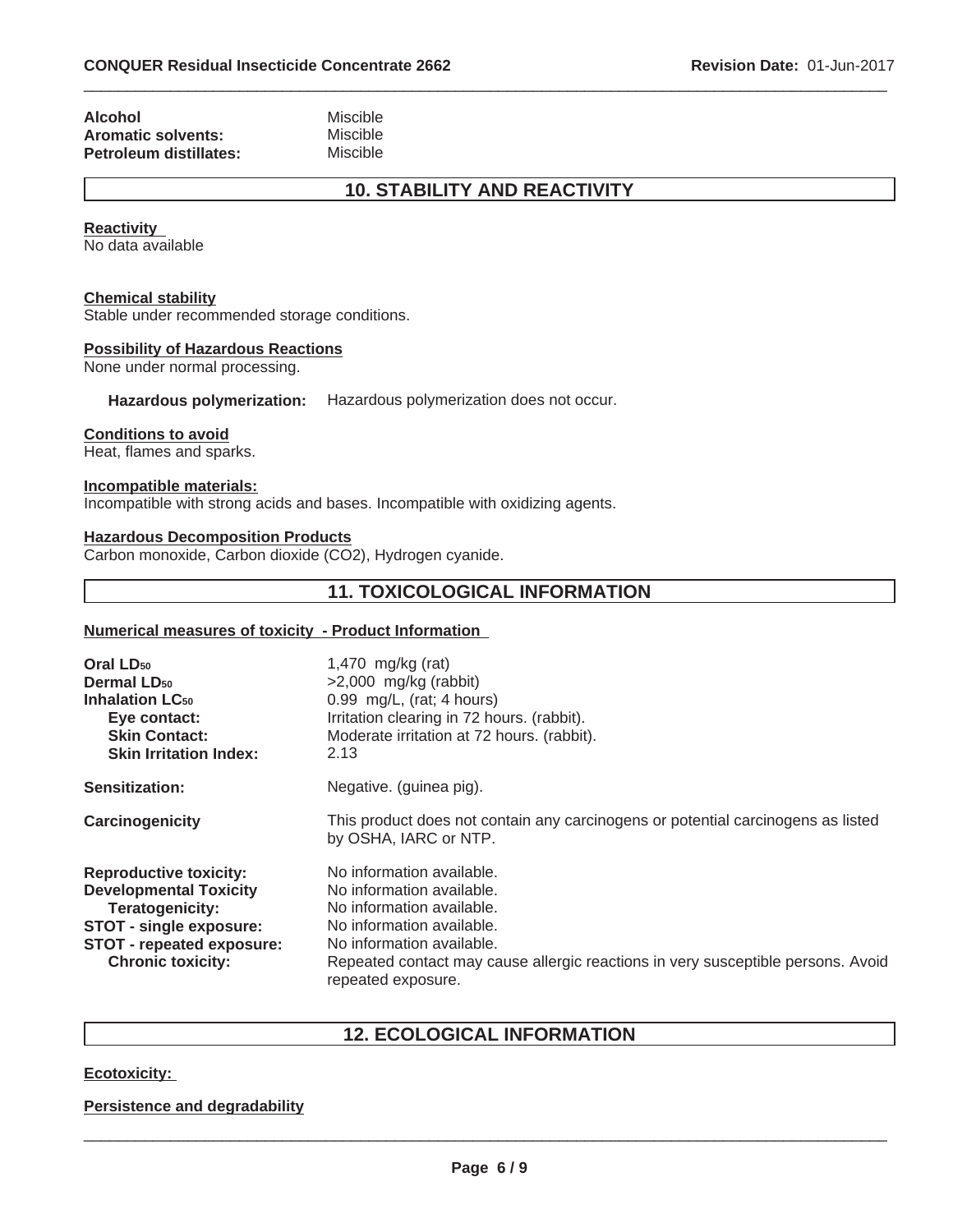No information available.

#### **Bioaccumulation**

No information available.

**Other adverse effects:** No information available

#### **Environmental hazards (EPA):**

Do not discharge effluent containing this product into lakes, streams, ponds, estuaries, oceans or other waters unless in accordance with the requirements of a National Pollutant Discharge Elimination System (NPDES) permit and the permitting authority has been notified in writing prior to discharge. Do not discharge effluent containing this product to sewer systems without previously notifying the local sewage treatment plant authority. For guidance contact your State Water Board or Regional Office of the EPA.

 $\_$  ,  $\_$  ,  $\_$  ,  $\_$  ,  $\_$  ,  $\_$  ,  $\_$  ,  $\_$  ,  $\_$  ,  $\_$  ,  $\_$  ,  $\_$  ,  $\_$  ,  $\_$  ,  $\_$  ,  $\_$  ,  $\_$  ,  $\_$  ,  $\_$  ,  $\_$  ,  $\_$  ,  $\_$  ,  $\_$  ,  $\_$  ,  $\_$  ,  $\_$  ,  $\_$  ,  $\_$  ,  $\_$  ,  $\_$  ,  $\_$  ,  $\_$  ,  $\_$  ,  $\_$  ,  $\_$  ,  $\_$  ,  $\_$  ,

# **13. DISPOSAL CONSIDERATIONS**

#### **Waste treatment methods**

| Disposal of wastes:     | Disposal should be in accordance with applicable regional, national and local laws<br>and regulations. For more information, see product label. |
|-------------------------|-------------------------------------------------------------------------------------------------------------------------------------------------|
| Contaminated packaging: | For more information, see product label.                                                                                                        |

# **14. TRANSPORT INFORMATION**

#### **DOT (Department of Transportation)**

| <b>Proper Shipping Name:</b><br><b>Hazard Class:</b> | Insecticides, Insect or Animal Repellent, Liquid<br>This material is not hazardous.                                                                           |
|------------------------------------------------------|---------------------------------------------------------------------------------------------------------------------------------------------------------------|
| <b>Other Shipping Information:</b>                   | A mist is not likely to be generated in a leakage of the transport container.                                                                                 |
|                                                      | This material is not regulated by the DOT as a hazardous material when shipped<br>in Non-Bulk quantities ( <i>i.e.</i> , less-than 119 Gallons / 450 Liters). |
| Air (IATA/ ICAO)                                     | When shipping in Bulk-quantities <i>(i.e., more than 119 Gallons / 450 Liters), please</i><br>contact MGK® for the proper shipping description.               |
| <b>Proper Shipping Name:</b><br><b>Hazard Class:</b> | Insecticides, Insect or Animal Repellent, Liquid<br>This material is not hazardous.                                                                           |
| <b>Vessel (IMO/ IMDG)</b>                            | Not available                                                                                                                                                 |

# **15. REGULATORY INFORMATION**

#### **US Federal Regulations**

#### **SARA 313**

Section 313 of Title III of the Superfund Amendments and Reauthorization Act of 1986 (SARA). This product does not contain any chemicals which are subject to the reporting requirements of the Act and Title 40 of the Code of Federal Regulations, Part 372

#### **SARA 311/312 Hazard**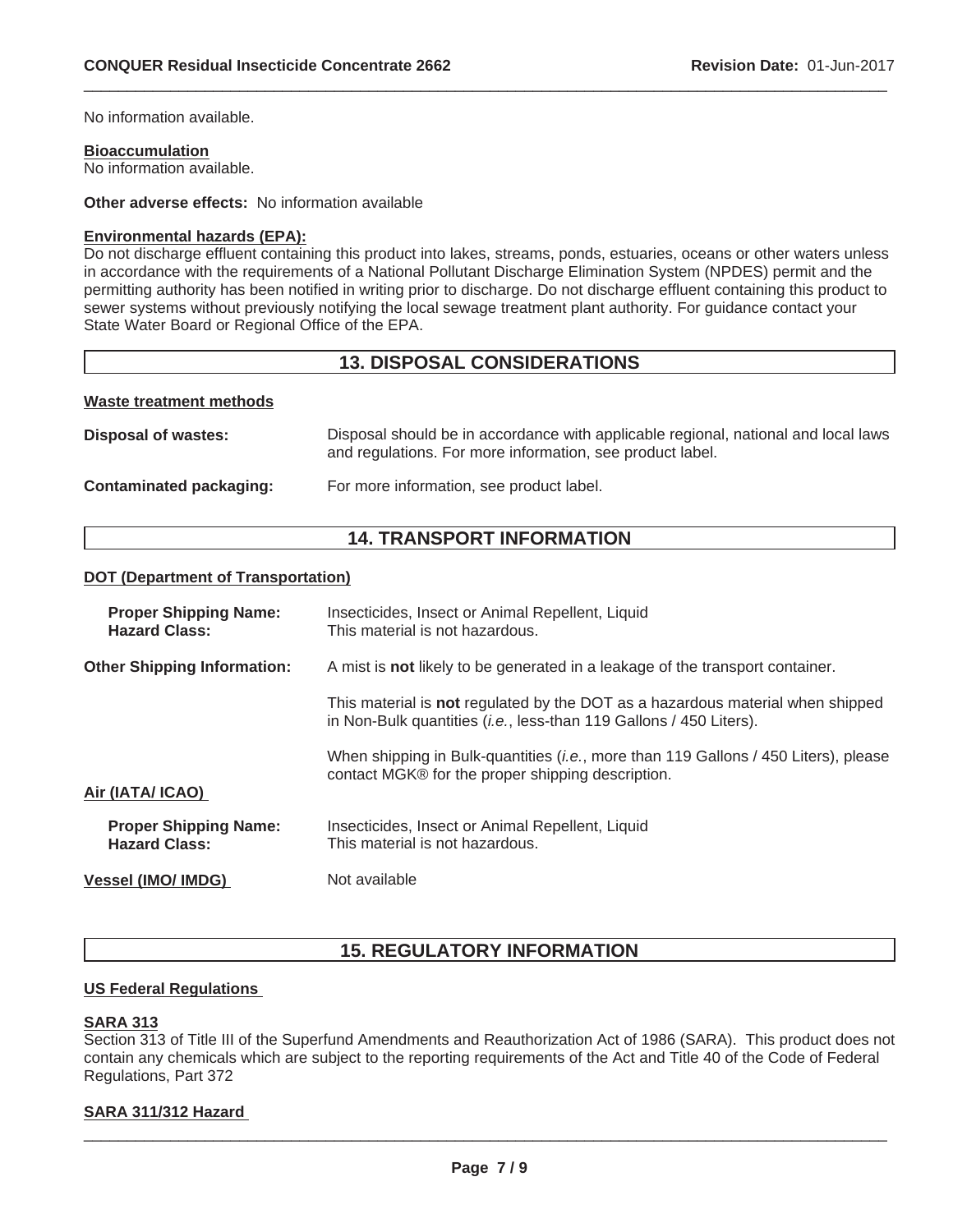| <b>Categories</b>                 |     |
|-----------------------------------|-----|
| <b>Acute health hazard</b>        | Yes |
| <b>Chronic Health Hazard</b>      | No  |
| <b>Fire hazard</b>                | Yes |
| Sudden release of pressure hazard | N٥  |
| <b>Reactive Hazard</b>            | N٥  |

#### **CWA (Clean Water Act)**

This product does not contain any substances regulated as pollutants pursuant to the Clean Water Act (40 CFR 122.21 and 40 CFR 122.42)

 $\_$  ,  $\_$  ,  $\_$  ,  $\_$  ,  $\_$  ,  $\_$  ,  $\_$  ,  $\_$  ,  $\_$  ,  $\_$  ,  $\_$  ,  $\_$  ,  $\_$  ,  $\_$  ,  $\_$  ,  $\_$  ,  $\_$  ,  $\_$  ,  $\_$  ,  $\_$  ,  $\_$  ,  $\_$  ,  $\_$  ,  $\_$  ,  $\_$  ,  $\_$  ,  $\_$  ,  $\_$  ,  $\_$  ,  $\_$  ,  $\_$  ,  $\_$  ,  $\_$  ,  $\_$  ,  $\_$  ,  $\_$  ,  $\_$  ,

#### **CERCLA**

This material, as supplied, does not contain any substances regulated as hazardous substances under the Comprehensive Environmental Response Compensation and Liability Act (CERCLA) (40 CFR 302) or the Superfund Amendments and Reauthorization Act (SARA) (40 CFR 355). There may be specific reporting requirements at the local, regional, or state level pertaining to releases of this material

#### **US State Regulations:**

#### **California Proposition 65:**

This product does not contain any Proposition 65 chemicals

#### **U.S. EPA Label Information:**

#### **EPA Registration Number:** 1021-1641-57076

#### **Difference between SDS and EPA (FIFRA) Pesticide label:**

This chemical is a pesticide product registered by the United States Environmental Protection Agency and is subject to certain labeling requirements under federal pesticide law. These requirements differ from the classification criteria and hazard information required for Safety Data Sheets (SDS), and for workplace labels of non-pesticide chemicals. The pesticide label also includes other important information, including directions for use. The hazard information required on the pesticide label is reproduced below:

#### Signal word: **CAUTION**

Precautionary Statements:

- Harmful if inhaled.
- Harmful if swallowed.
- Harmful if absorbed through the skin.

#### **International:**

| <b>TSCA</b>          | Does not comply |
|----------------------|-----------------|
| <b>DSL/NDSL</b>      | Does not comply |
| <b>EINECS/ELINCS</b> | Does not comply |
| <b>ENCS</b>          | Does not comply |
| <b>IECSC</b>         | Does not comply |
| <b>KECL</b>          | Does not comply |
| <b>PICCS</b>         | Does not comply |
| <b>AICS</b>          | Does not comply |

#### **Legend:**

**TSCA** - United States Toxic Substances Control Act Section 8(b) Inventory **DSL/NDSL** - Canadian Domestic Substances List/Non-Domestic Substances List **EINECS/ELINCS** - European Inventory of Existing Chemical Substances/European List of Notified Chemical **Substances**